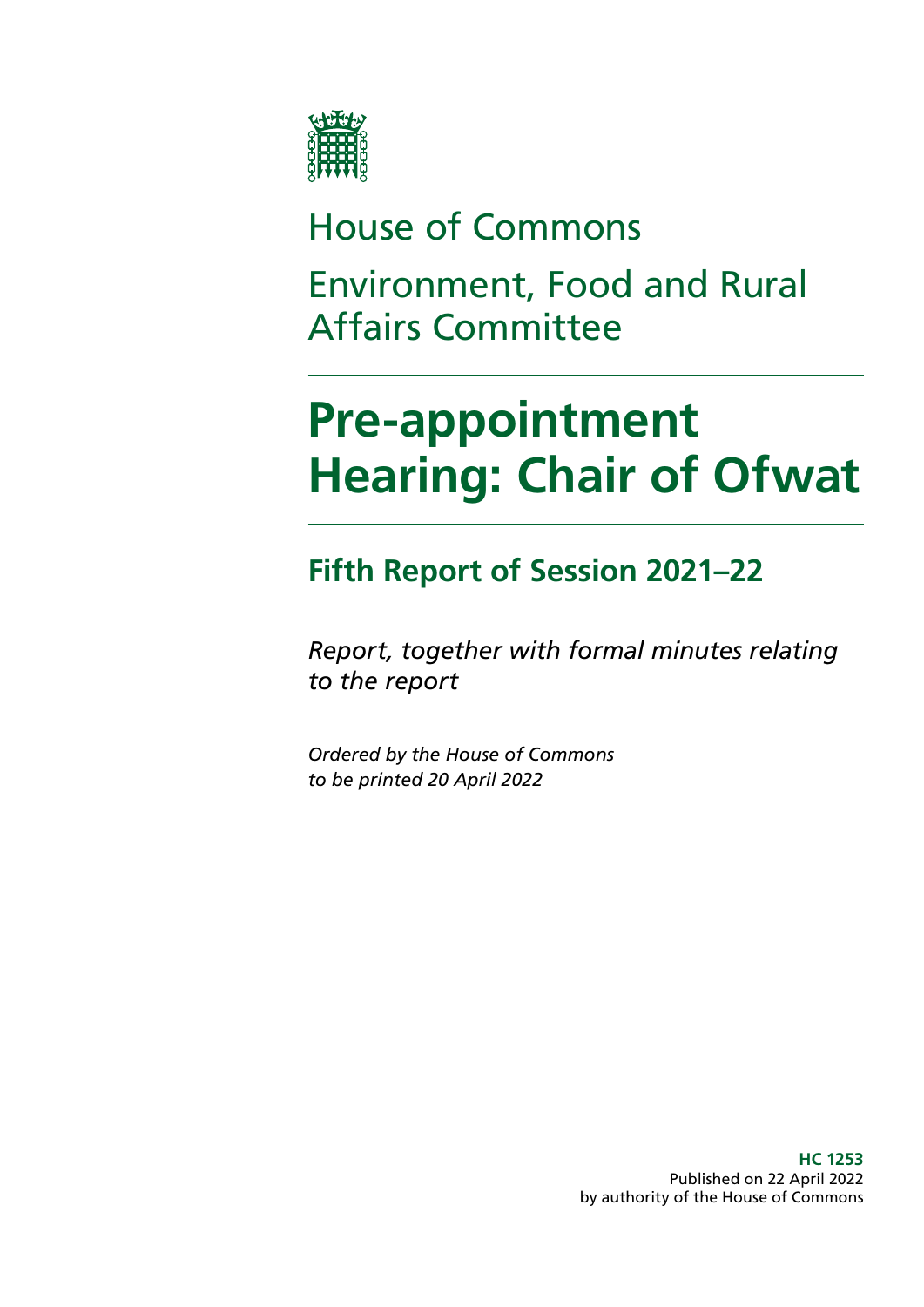#### **The Environment, Food and Rural Affairs Committee**

The Environment, Food and Rural Affairs Committee is appointed by the House of Commons to examine the expenditure, administration, and policy of the Department for Environment, Food and Rural Affairs and associated public bodies

#### **Current membership**

[Neil Parish MP](https://members.parliament.uk/member/4072/contact) (*Conservative, Tiverton and Honiton*) (Chair) [Kirtsy Blackman MP](https://members.parliament.uk/member/4357/contact) (*Scottish National Party, Aberdeen North*) [Ian Byrne MP](https://members.parliament.uk/member/4831/contact) (*Labour, Liverpool, West Derby*) [Geraint Davies MP](https://members.parliament.uk/member/155/contact) *(Labour (Co-op), Swansea West*) [Rosie Duffield MP](https://members.parliament.uk/member/4616/contact) (*Labour, Canterbury*) [Barry Gardiner MP](https://members.parliament.uk/member/146/contact) (*Labour, Brent North*) [Dr Neil Hudson MP](https://members.parliament.uk/member/4853/contact) (*Conservative, Penrith and The Border*) Robbie Moore MP (*Conservative, Keighley*) [Mrs Sheryll Murray MP](https://members.parliament.uk/member/4100/contact) (*Conservative, South East Cornwall*) [Julian Sturdy MP](https://members.parliament.uk/member/4079/contact) (*Conservative, York Outer*) [Derek Thomas MP](https://members.parliament.uk/member/4532/contact) (*Conservative, St Ives*).

#### **Powers**

The Committee is one of the departmental select committees, the powers of which are set out in House of Commons Standing Orders, principally in SO No 152. These are available on the internet via [www.parliament.uk.](http://www.parliament.uk)

#### **Publications**

© Parliamentary Copyright House of Commons 2022. This publication may be reproduced under the terms of the Open Parliament Licence, which is published at [www.parliament.](https://www.parliament.uk/site-information/copyright-parliament) [uk/site-information/copyright-parliament](https://www.parliament.uk/site-information/copyright-parliament).

Committee reports are published on the Committee's website at [committees.parliament.](https://committees.parliament.uk/committee/52/environment-food-and-rural-affairs-committee) [uk/committee/52/environment-food-and-rural-affairs-committee](https://committees.parliament.uk/committee/52/environment-food-and-rural-affairs-committee) and in print by Order of the House.

#### **Committee staff**

Alexander Bellis (Committee Specialist), Ian Blair (Committee Operations Officer), Mark Doyle (Media Officer), Andy French (Committee Specialist), Ellie Goodchild (Committee Specialist), Tim Jarrett (Second Clerk), Annabel Russell (Committee Operations Officer), Chloe Sawyers (Committee Operations Manager) and Ben Williams (Committee Clerk).

#### **Contacts**

All correspondence should be addressed to the Clerk of the Environment, Food and Rural Affairs Committee, House of Commons, London SW1A 0AA. The telephone number for general enquiries is 020 7219 1119; the Committee's email address is [efracom@parliament.](mailto:efracom%40parliament.uk?subject=) [uk.](mailto:efracom%40parliament.uk?subject=)

You can follow the Committee on Twitter using [@CommonsEFRA.](http://twitter.com/CommonsEFRA)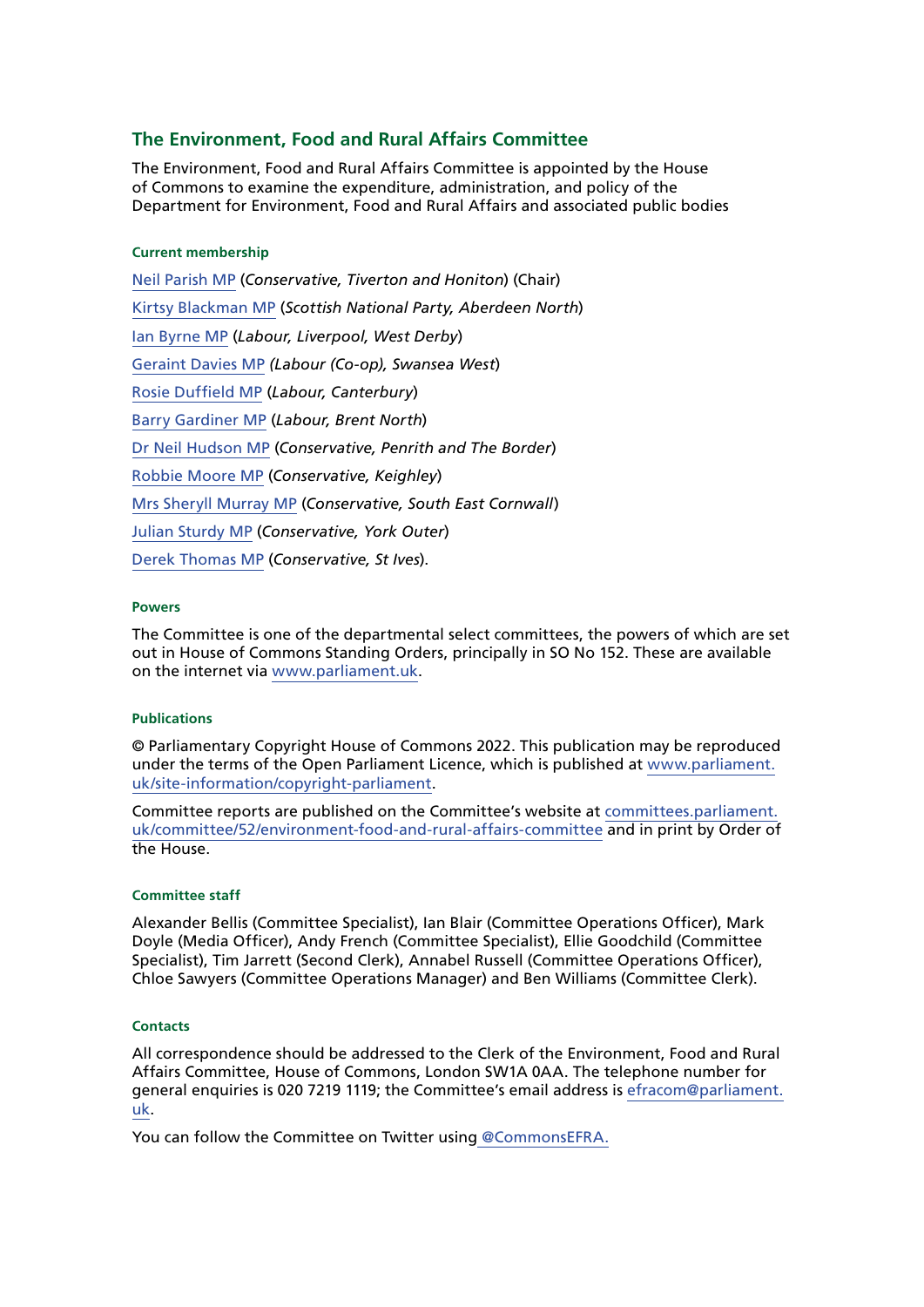### **Contents**

| 1 | <b>Ofwat</b>                                                           | 3              |
|---|------------------------------------------------------------------------|----------------|
| 2 | <b>Recruitment process</b>                                             | 5              |
|   | Government's preferred candidate                                       | 5              |
| 3 | The pre-appointment hearing                                            | 6              |
|   | Appendix 1: Candidate's curriculum vitae                               | 7              |
|   | <b>Board Experience</b>                                                | 7              |
|   | Career overview                                                        | $\overline{7}$ |
|   | <b>Education, Honours and Interest</b>                                 | 8              |
|   | <b>Broad Experience Detail</b>                                         | 8              |
|   | <b>Career Detail</b>                                                   | 9              |
|   | <b>Appendix 2: Candidate's declaration of interests</b>                | 13             |
|   | Appendix 3: Role specification, diversity information, and recruitment |                |
|   | campaign                                                               | 14             |
|   | Role specification                                                     | 14             |
|   | Recruitment diversity information                                      | 15             |
|   | Diversity data                                                         | 16             |
|   | <b>Formal minutes</b>                                                  | 17             |
|   | <b>Witnesses</b>                                                       | 18             |
|   | List of Reports from the Committee during the current Parliament       | 19             |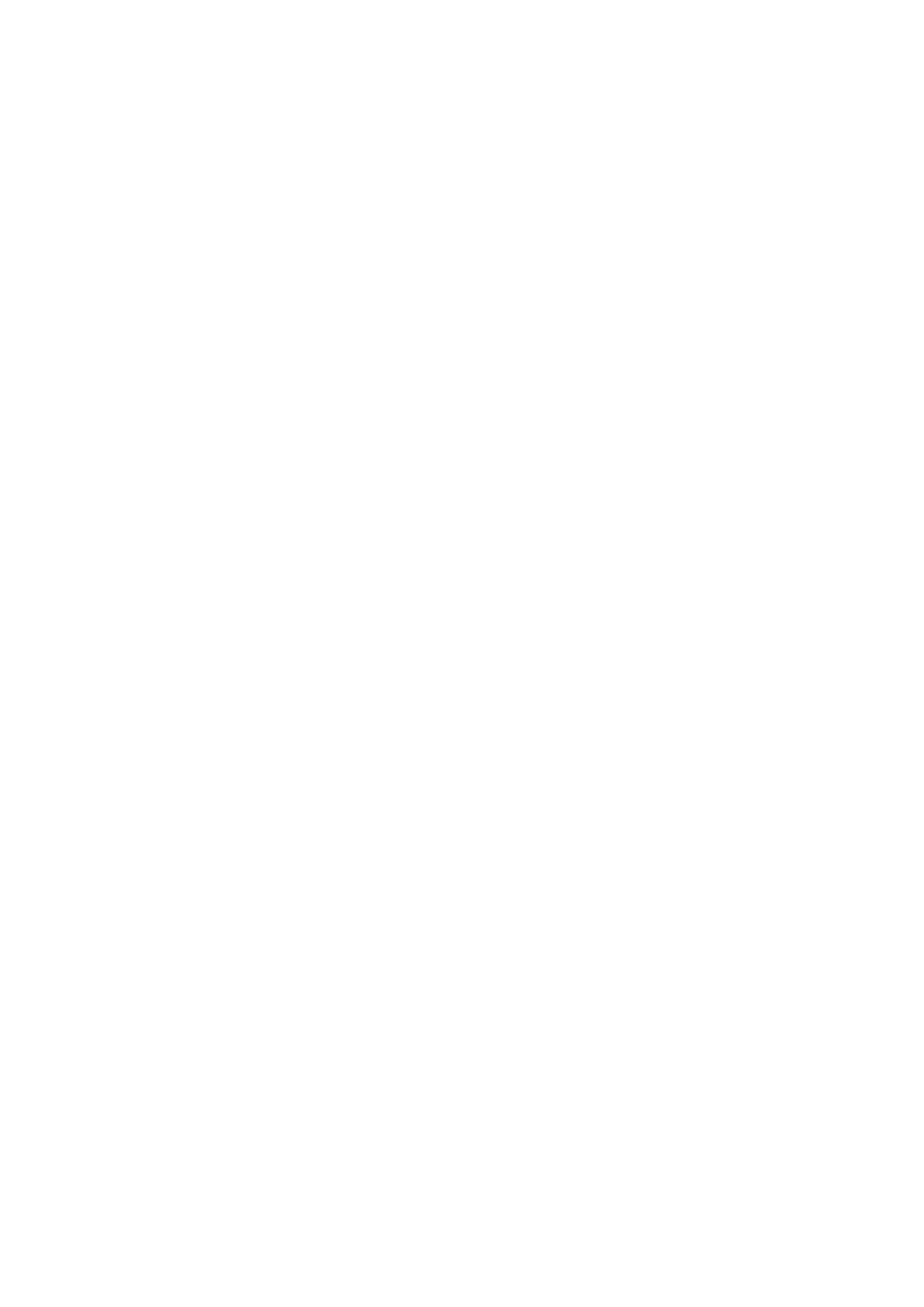# <span id="page-4-0"></span>**1** Ofwat

1. The Water Services Regulation Authority, or Ofwat, is the body responsible for economic regulation of the privatised water and sewerage industry in England and Wales. Its statutory duties as an economic regulator are set out in the Water Industry Act 1991:

- Further the consumer objective to protect the interests of consumers, wherever appropriate by promoting effective competition;
- Secure that water companies properly carry out their statutory functions;
- Secure that water companies can finance the proper carrying out of their statutory functions;
- Secure that water supply licensees and sewerage licensees properly carry out their licensed activities and statutory functions;
- Further the resilience objective to secure the long-term resilience of water companies' water supply and wastewater systems; and
- Secure that they take steps to enable them, in the long term, to meet the need for water supplies and wastewater services.<sup>1</sup>

2. Ofwat is a non-ministerial Government department that is accountable directly to Parliament. In England, Ofwat is sponsored by the Department for Environment, Food and Rural Affairs (Defra) and within Wales by the Welsh Government.<sup>2</sup> It is independent of both governments and those it regulates.

3. Ofwat employs around 250 people based in Birmingham and London. Staff have a broad range of professional backgrounds including economists, accountants, lawyers, engineers, scientists and support service specialists.<sup>3</sup>

4. Ofwat is led by a Board of directors which includes the Chair, generally up to six Non-Executive Directors and four Executive Directors, including the Chief Executive. The Board's non-executive appointments are made by the Secretary of State for Environment, Food and Rural Affairs in consultation with the Welsh Government. The Board helps to guide Ofwat strategically and provides challenge and advice to the Chief Executive and the Executive team on their development and implementation of the strategy and business plan, and performance against that plan.4

5. Ofwat refreshed its strategy in 2019 with reference to the challenges the industry faces, its statutory duties, and the strategic priorities and objectives set by the Defra Secretary

<sup>1</sup> [Water Industry Act 1991,](https://www.legislation.gov.uk/ukpga/1991/56/contents) section 2

<sup>2</sup> Department for Environment, Food and Rural Affairs, [Appointment of Chair to the Board of Ofwat, Ref No.](https://publicappointments.cabinetoffice.gov.uk/wp-content/uploads/2021/10/1_Ofwat-Chair-Candidate-Pack.pdf)  [APPT02-21](https://publicappointments.cabinetoffice.gov.uk/wp-content/uploads/2021/10/1_Ofwat-Chair-Candidate-Pack.pdf), October 2021

<sup>3</sup> Department for Environment, Food and Rural Affairs, [Appointment of Chair to the Board of Ofwat, Ref No.](https://publicappointments.cabinetoffice.gov.uk/wp-content/uploads/2021/10/1_Ofwat-Chair-Candidate-Pack.pdf)  [APPT02-21](https://publicappointments.cabinetoffice.gov.uk/wp-content/uploads/2021/10/1_Ofwat-Chair-Candidate-Pack.pdf), October 2021

<sup>4</sup> Department for Environment, Food and Rural Affairs, [Appointment of Chair to the Board of Ofwat, Ref No.](https://publicappointments.cabinetoffice.gov.uk/wp-content/uploads/2021/10/1_Ofwat-Chair-Candidate-Pack.pdf)  [APPT02-21](https://publicappointments.cabinetoffice.gov.uk/wp-content/uploads/2021/10/1_Ofwat-Chair-Candidate-Pack.pdf), October 2021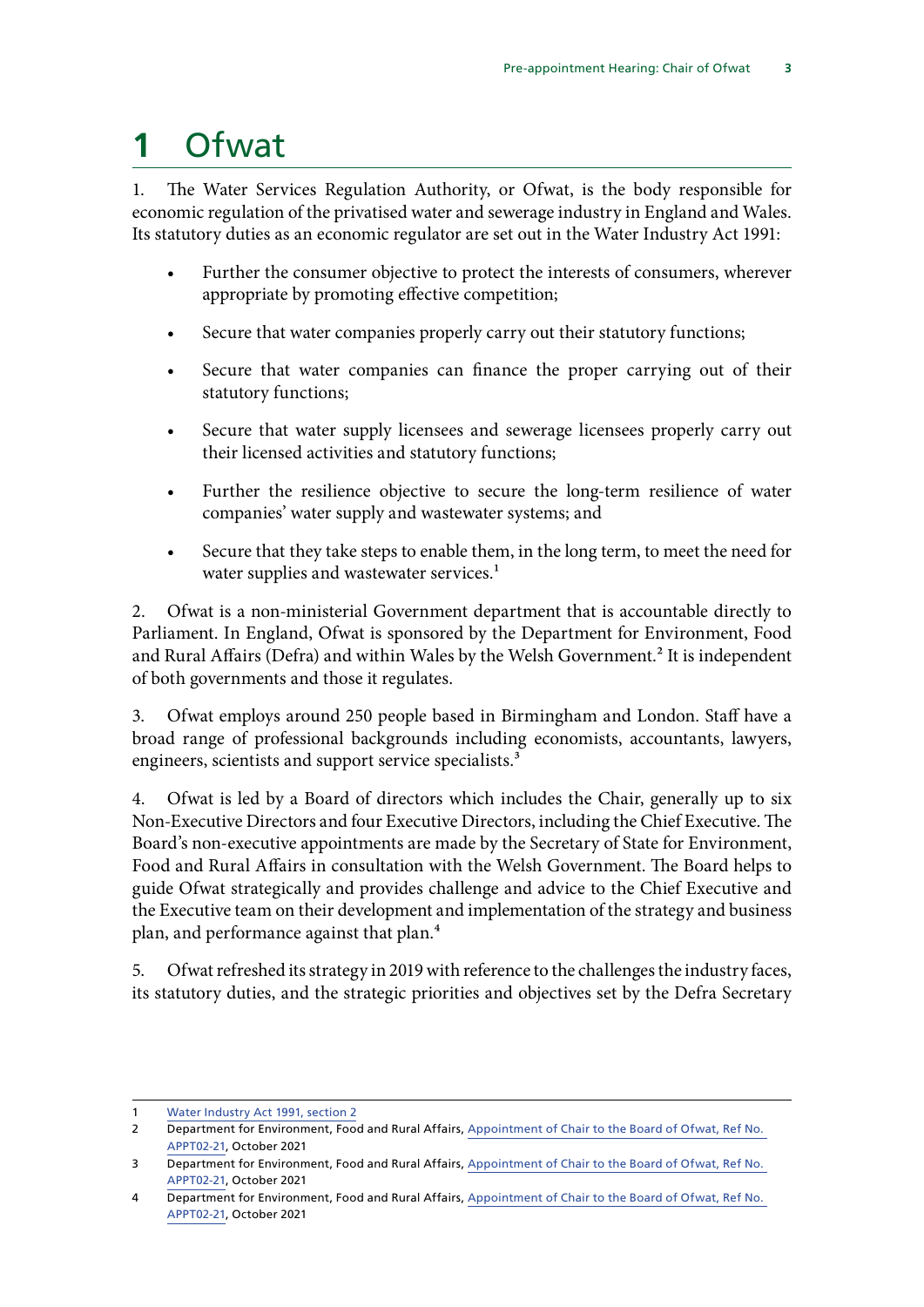of State and the Welsh Government. In doing so, it considered the tools it should use to address the challenges facing the sector and the kind of regulator it needed to be from  $2020$  onwards. $5$ 

6. In March 2022, Defra published the Government's strategic priorities for Ofwat.<sup>6</sup> The statement sets out the government's priorities for Ofwat's regulation of the water industry in England. These prioritise focus on protecting the environment, delivering a resilient water system and protecting customers.

<sup>5</sup> Department for Environment, Food and Rural Affairs, [Appointment of Chair to the Board of Ofwat, Ref No.](https://publicappointments.cabinetoffice.gov.uk/wp-content/uploads/2021/10/1_Ofwat-Chair-Candidate-Pack.pdf)  [APPT02-21](https://publicappointments.cabinetoffice.gov.uk/wp-content/uploads/2021/10/1_Ofwat-Chair-Candidate-Pack.pdf), October 2021

<sup>6</sup> Department for Environment, Food & Rural Affairs, [The Government's strategic priorities for Ofwat,](https://www.gov.uk/government/publications/strategic-policy-statement-to-ofwat-incorporating-social-and-environmental-guidance/february-2022-the-governments-strategic-priorities-for-ofwat) March 2022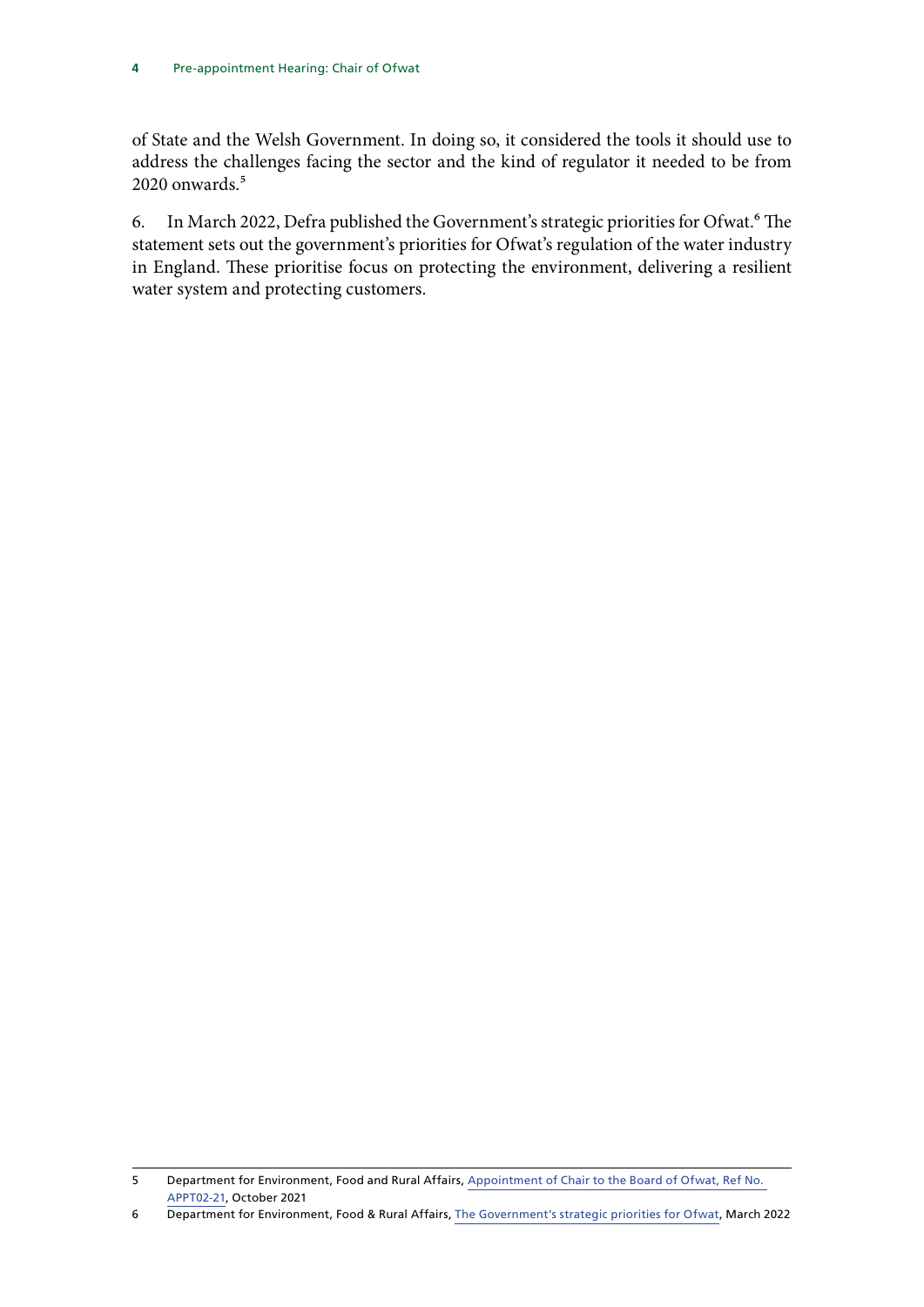# <span id="page-6-0"></span>**2** Recruitment process

7. The current Chair of Ofwat, Jonson Cox CBE, will step down on 30 June 2022.<sup>7</sup> A competitive recruitment process for his replacement was launched on 13 October 2021.<sup>8</sup> Applications closed on 12 November 2021. Out of 19 applicants, eight were invited to interview, and four were considered appointable.

8. On 23 March 2022, the Defra wrote to us to identify Iain Coucher as the successful applicant and the Government's preferred candidate as Ofwat Chair. This was publicly announced on 8 April 2022.<sup>9</sup>

9. In line with Cabinet Office and Liaison Committee guidance, the appointment of the Chair of Ofwat is subject to a pre-appointment hearing by our Committee. We held this hearing on 20 April 2022.

10. Pre-appointment hearings scrutinise the quality of ministerial decision-making, which is a proper part of ministerial accountability to Parliament. Although the outcome of the hearing is not binding on the Government, a committee's view should inform the Ministerial decision on whether to proceed with an appointment.

### **Government's preferred candidate**

11. Mr Coucher has held a number of senior executive roles, including that of Chief Executive at both the Atomic Weapons Establishment plc (AWE) (2016–2020) and Network Rail (2007–2010). He was also a non-executive director for Cadent Gas Limited (2018–2020) and member of the Rail and Safety Standards Board (2007–2010)—an ex officio position associated with his role at Network Rail.

12. Mr Coucher is currently a senior adviser at HIG Capital, a global investment fund, and Trustee at the British Trust for Ornithology and Earthwatch (Europe).

13. The candidate's full CV is available in Appendix 1.

<sup>7</sup> "Ofwat Chair appointment extended and Board members reappointed", Department for Environment, Food and Rural Affairs [press release,](https://www.gov.uk/government/news/ofwat-chair-appointment-extended-and-board-members-reappointed) 11 October 2021;

<sup>8</sup> Cabinet Office, 'HM Government Public Appointments: Chair - Office of the Water Services Regulation [Authority'](https://publicappointments.cabinetoffice.gov.uk/appointment/chair-office-of-the-water-services-regulation-authority/), accessed 8 April 2022

<sup>9</sup> "Iain Coucher announced as preferred Ofwat Chair candidate", Department for Environment, Food and Rural Affairs [press release](https://www.gov.uk/government/news/iain-coucher-announced-as-preferred-ofwat-chair-candidate), 8 April 2022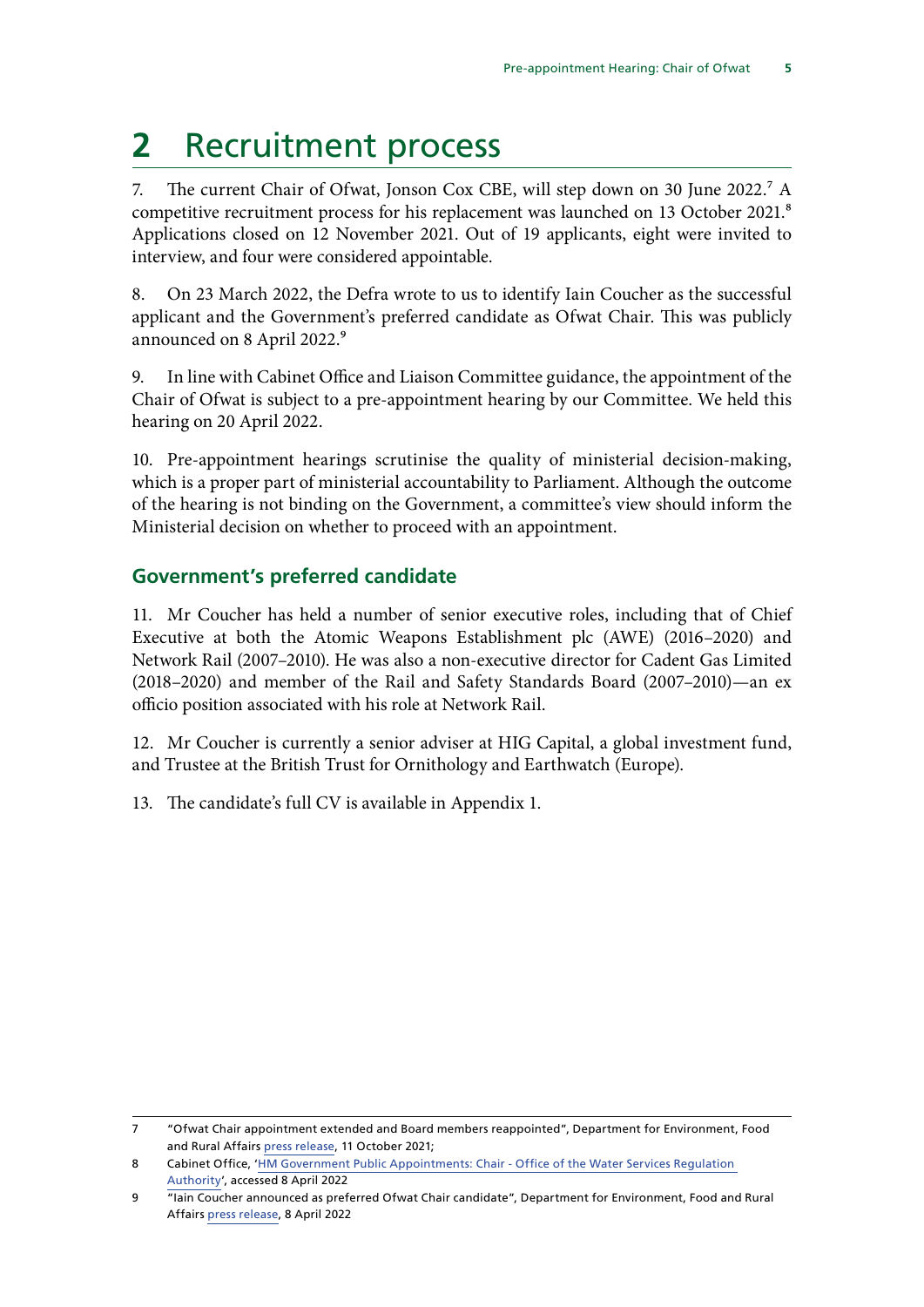# <span id="page-7-0"></span>**3** The pre-appointment hearing

14. Iain Coucher gave evidence to us at a pre-appointment hearing on 20 April 2022. We questioned Mr Coucher on several areas including his motivation in applying for the role, his professional background, and his priorities upon appointment.

15. We welcomed his recognition that he does not yet have a deep understanding of the intricacies of the water industry or practical experience as a regulator but acknowledge the extensive commercial and strategic experience that he can bring to the role. We expect him to develop his understanding of the water industry, broader environmental issues and the responsibilities and perspective of a regulator.

16. We were surprised, however, that he had not given greater consideration to the way in which environmental sustainability should be incorporated and rewarded in Ofwat's regulatory role. We would encourage him to engage with the Chairs of the Office of Environmental Protection and Environment Agency to develop a strong working relationship and to effectively manage their different regulatory responsibilities.

17. We believe that Mr Coucher knows that, as Chair of Ofwat, he must take firm action to ensure water companies are improving their environmental performance to achieve zero serious pollution incidents by 2030, and that they are taking immediate action to significantly reduce sewage discharges from storm overflows. Upon taking up the role we expect Mr Coucher to set out a detailed plan for how Ofwat will drive improved performance by water companies and to publish metrics that can be used to judge Ofwat and water companies' performance.

18. As the Chair, Mr Coucher will be responsible for the leadership of Ofwat. We were disappointed that he did not display to us that he had reflected upon, and learnt lessons from, previous challenges in organisations he had led. We will look to him to establish a culture of integrity and openness in Ofwat.

19. We were satisfied that Mr Coucher understood that the reduction of water pollution will require Ofwat to redress the balance between the dividends paid to shareholders and the level of investment in Britain's water infrastructure. Through coordinated action to prevent environmental pollution, while protecting consumer bills, we believe that Ofwat can help create a safe, affordable, and resilient water supply now and for future generations.

20. *Overall, during the pre-appointment hearing Iain Coucher demonstrated relevant experience, a strong understanding of the challenges facing Ofwat, as well as appropriate priorities for his proposed tenure.*

21. *We are satisfied that Iain Coucher has the professional competence and personal independence required of the Chair of Ofwat, and that the recruitment campaign and his selection as the Government's preferred candidate were conducted in accordance with the Cabinet Office's Governance Code on Public Appointments.*

22. *We are content with Iain Coucher's appointment and look forward to future robust engagement with him during his tenure as Chair of Ofwat.*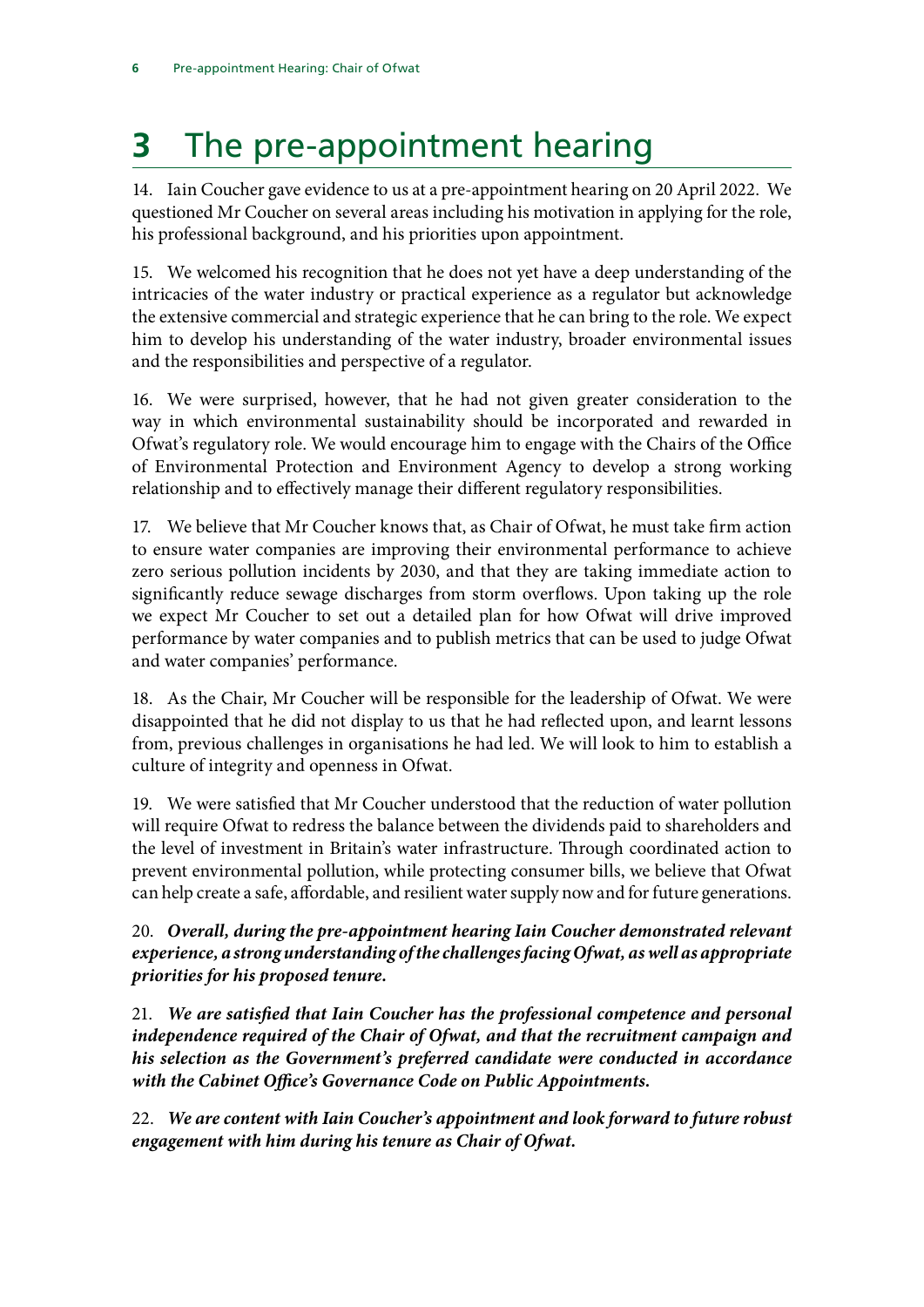### <span id="page-8-0"></span>Appendix 1: Candidate's curriculum vitae

Experienced Non-Executive and former five-times Chief Executive. Main Board level since 1999; 300+ Board meetings; Audit, Remuneration, Risk and Safety Committee Member. Building portfolio of appointments in sustainability, engineering, technology, infrastructure, defence and transportation. Passionate about environmental responsibility and corporate sustainability.

#### **Board Experience**

| $2018 - 2020$      | Non-Executive Director, Cadent Gas plc                  |
|--------------------|---------------------------------------------------------|
| $2015$ – Current   | Trustee, Earthwatch (Europe)                            |
| $2022 - (Pending)$ | Trustee, The British Trust for Ornithology              |
| $2016 - 2020$      | Chief Executive, Atomic Weapons Establishment (AWE) plc |
| $2012 - 2015$      | Managing Director, Alvarez & Marsal                     |
| $2007 - 2010$      | Board Member, Rail Safety & Standards Board (RSSB)      |
| $2007 - 2010$      | Chief Executive, Network Rail                           |
| $1999 - 2002$      | Chief Executive, Tube Lines                             |

#### **Career overview**

| $2021 -$ | Current Senior Advisor, HIG Capital |  |  |  |  |
|----------|-------------------------------------|--|--|--|--|
|----------|-------------------------------------|--|--|--|--|

**2016 – 2020** Chief Executive, **Atomic Weapons Establishment (AWE) plc**

#### **2021 – 2015 Alvarez & Marsal**

| 2012-2015 | Managing Director |
|-----------|-------------------|
|-----------|-------------------|

- **2014-2015** Interim Chief Executive, **LBC Tank Terminals**
- **2002 2010 Network Rail**
	- **2007-2010** Chief Executive

**2002-2007** Deputy Chief Executive

- **2002** Managing Director, **CLG (Bid Vehicle to acquire Railtrack)**
- **1999 2002** Chief Executive, **Tube Lines**
- **1985 1999 Electronic Data Systems (EDS)**

**1997-1999** Chief Executive, **TranSys**

**Early career Marconi / Hunting Engineering**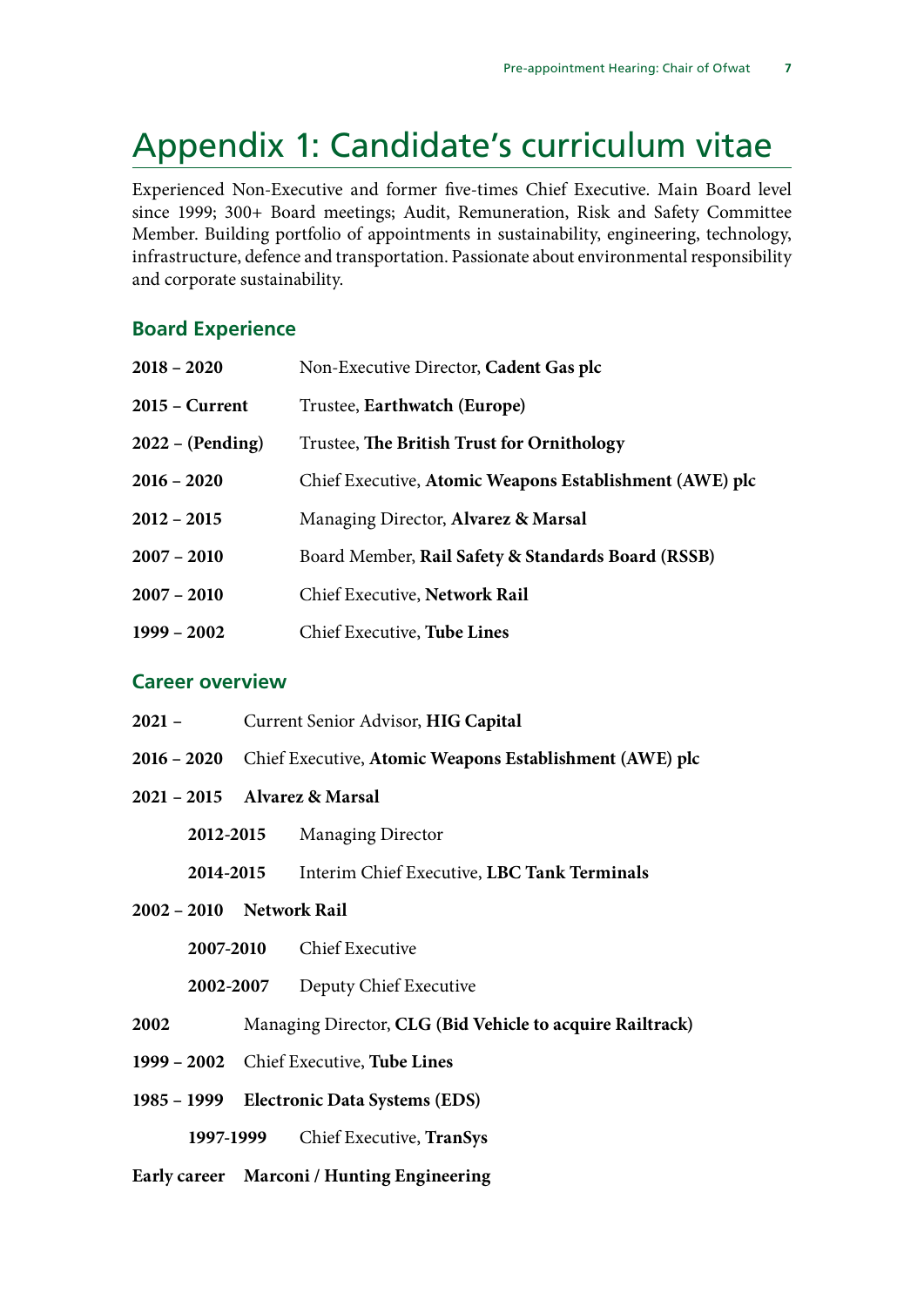### <span id="page-9-0"></span>**Education, Honours and Interest**

| 2020      | MSc Systems Thinking, (with a focus on Climate Change), Open University |
|-----------|-------------------------------------------------------------------------|
| 2019      | Honorary Doctorate, Cranfield University                                |
| 2015      | MSc Environmental Decision Making, Open University                      |
| 1990-1991 | <b>MBA, Henley Management College</b>                                   |
| 1979-1982 | BSc (Hons) Aeronautical Engineering, Imperial College, London           |

Interests: Natural history, conservation, cycling and modern art.

### **Broad Experience Detail**

#### **2018 - 2020 Cadent Gas plc**

*Cadent Gas owns, operates and maintains the largest gas distribution network in the UK, transporting gas to 11 million homes and businesses across West Midlands, North West England, East of England and North London.*

Cadent Gas is owned by a consortium of private investment funds, including Macquarie Infrastructure and Real Assets, Allianz Capital Partners, Hermes GPE, CIC Capital Corporation, Qatar Investment Authority and Dalmore Capital.

Under the ownership structure, the investment funds have the right to appoint one or more directors. Appointed as a non-executive director, as nominated by Hermes GPE.

#### **2015 – Current** Trustee**, Earthwatch (Europe)**

*Earthwatch is a global charitable organisation with a mission to engage people worldwide in scientific field research and education to promote the understanding and action necessary for a sustainable environment.*

Appointed Trustee in 2015 and reappointed for further three-year terms in 2018 and 2021.

#### **2022 (Pending)** Trustee, **The British Trust for Ornithology**

*The British Trust for Ornithology was founded in 1932 for the study of birds in the British Isles. Through the application of citizen science and data analytics, it harnesses the skills and passions of birdwatchers to advance the understanding of ornithology and produce impartial science.*

Appointment is subject to final ratification, at the Annual General Meeting, scheduled for December 2021. The appointment is expected to take effect from January 2022.

#### **2007 – 2010** Board Member, **Rail Safety & Standards Board (RSSB)**

*The Rail Safety and Standards Board is a British independent company limited by guarantee. Interested parties include various rail industry organisations, including Network Rail, train operating companies, and rolling stock companies.*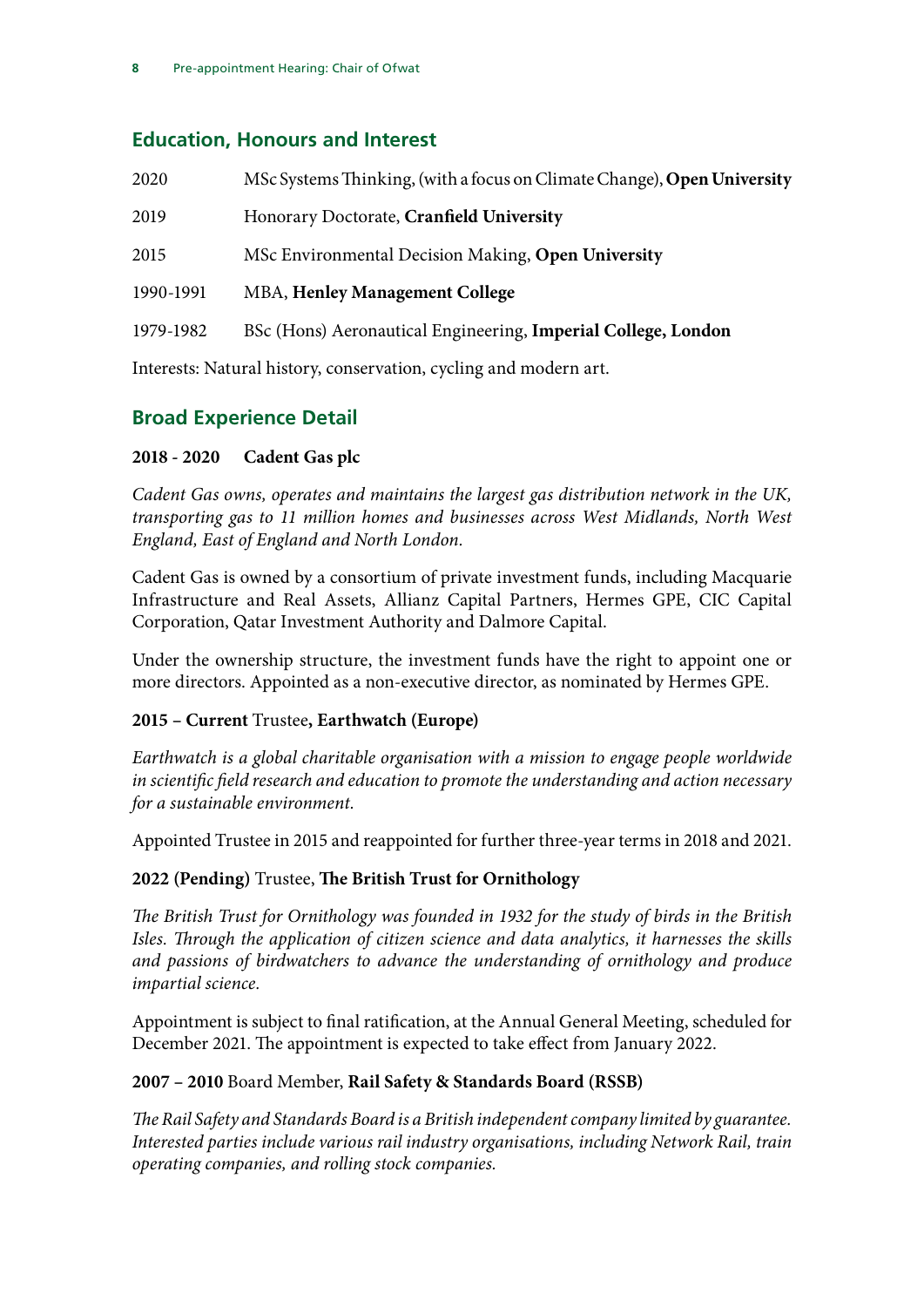### <span id="page-10-0"></span>**Career Detail**

#### **2020 –** Current Advisor, **HIG Capital**

*H.I.G. Capital is a leading, global, alternative investment firm, with over \$45billion of equity capital under management. It focuses on the small-cap and mid-cap segments.*

#### **2016-2020 Atomic Weapons Establishment (AWE) plc –** Chief Executive

*AWE plc is a high performing, specialist manufacturing and integration business responsible for the design, manufacture and support of warheads for the UK. Using technical expertise in design physics, supercomputing, materials science and systems engineering, AWE also provides innovative solutions that support counterterrorism and nuclear threat reduction activities. AWE is a private company, owned by three shareholders in a joint venture: Lockheed Martin, Serco and Jacobs. It is a major contractor to the Ministry of Defence (MOD). Annual revenue is around £1bn.*

As well as the fiduciary responsibilities of running a company of over 6,000 people, remit included:

- The delivery of a programme of system life extension;
- The construction of a number of very significant and complex capital investments;
- The transformation of the business, modernising the facilities and the workforce;
- Dealing with the legacy of redundant, contaminated facilities.

#### Results /legacy:

- Joined when performance was at a low: the manufacturing part of the business was unable to meet contractual obligations; two major projects were forecast to overspend by £1bn each; and costs needed to be controlled and reduced.
- These issues have now been addressed:
	- production rates are at the required level;
	- ◆ capital spend has been stabilised;
	- ◆ significant financial savings have been achieved.
	- Additional revenues of  $\sim$ £200m/year have been secured.

#### **2012-2015 Alvarez & Marsal** – Managing Director

*Alvarez & Marsal is a global, professional advisory services company, employing around 3,000 people in 40 countries. A&M specialises in operational performance improvement, strategic restructurings, turnarounds, interim leadership, tax and business advisory services.*

• Responsible for the creation and development of a new Transportation & Infrastructure practice, within the Corporate Solutions and Private Equity businesses.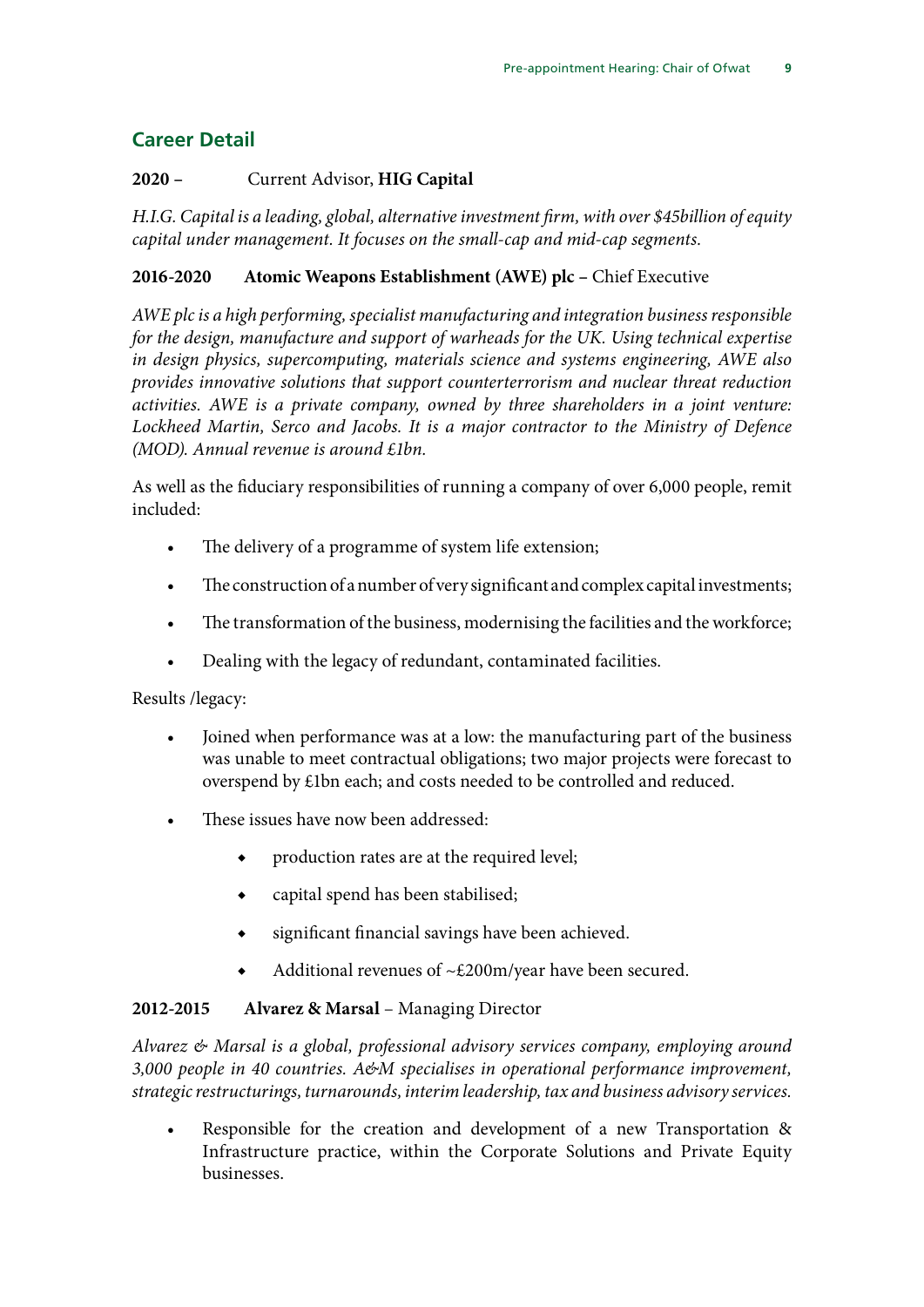• Acted as interim CEO, LBC Tank Terminals, a global independent bulk chemical and oil storage business with facilities in the USA, Europe and Asia.

#### **2002-2010 Network Rail** - Chief Executive (2007-2010) & Deputy Chief Executive (2002-2007)

*Network Rail manages and maintains the UK rail network - c£6bn revenue, £4bn annual investment programme, 36,000 people, 20,000 miles of track, 2,500 stations, 40,000 bridges, and signalling electrification systems, and is the UK's 4th largest landowner (development and retail income c£500m pa)*

- Tasked with restoring public confidence in safety, improving punctuality, delivering major projects and dramatically reducing costs/increasing revenue. Results:
- Transformed NR into a world-class, customer-focused service delivery company
- Negotiated a five-year settlement with governments (Westminster and Scotland) and the regulator, giving a record level of investment of £30.6bn.
- Improved punctuality from 78% arriving on time to >91%
- Increased the numbers of trains running on the railway from 18,000 per day to over 24,000
- Transformed passenger and workforce safety on the railway, to world-class levels
- Reduced operating, maintenance and renewal costs by  $c£1,000$ m ( $£4.5$ bn to c£3.5bn)
- Delivered West Coast route modernisation for £6,900m (c£6,000m less than 2002 forecast)
- Restructured entire delivery model, insourcing 15,000 front-line maintenance people from seven different companies in six months
- Built world class project management capability from scratch (4,000 people, tools, systems)

#### **2002 CLG (Bid Vehicle)**, Managing Director

*Railtrack was created in 1993 to own the railway infrastructure. It was floated in 1995, but by 2000 was in difficulty (punctuality/safety issues, and upgrade costs out of control). It was put into "special administration" in 2001. I was approached by government (Department for Transport) to help solve the problem: as MD of a new entity which would bid for and acquire Railtrack.*

- Led a team of experts (financial, legal and asset management advisors) to create the new company.
- Within nine months we had developed a comprehensive, convincing and affordable solution: established a new and innovate-type of company and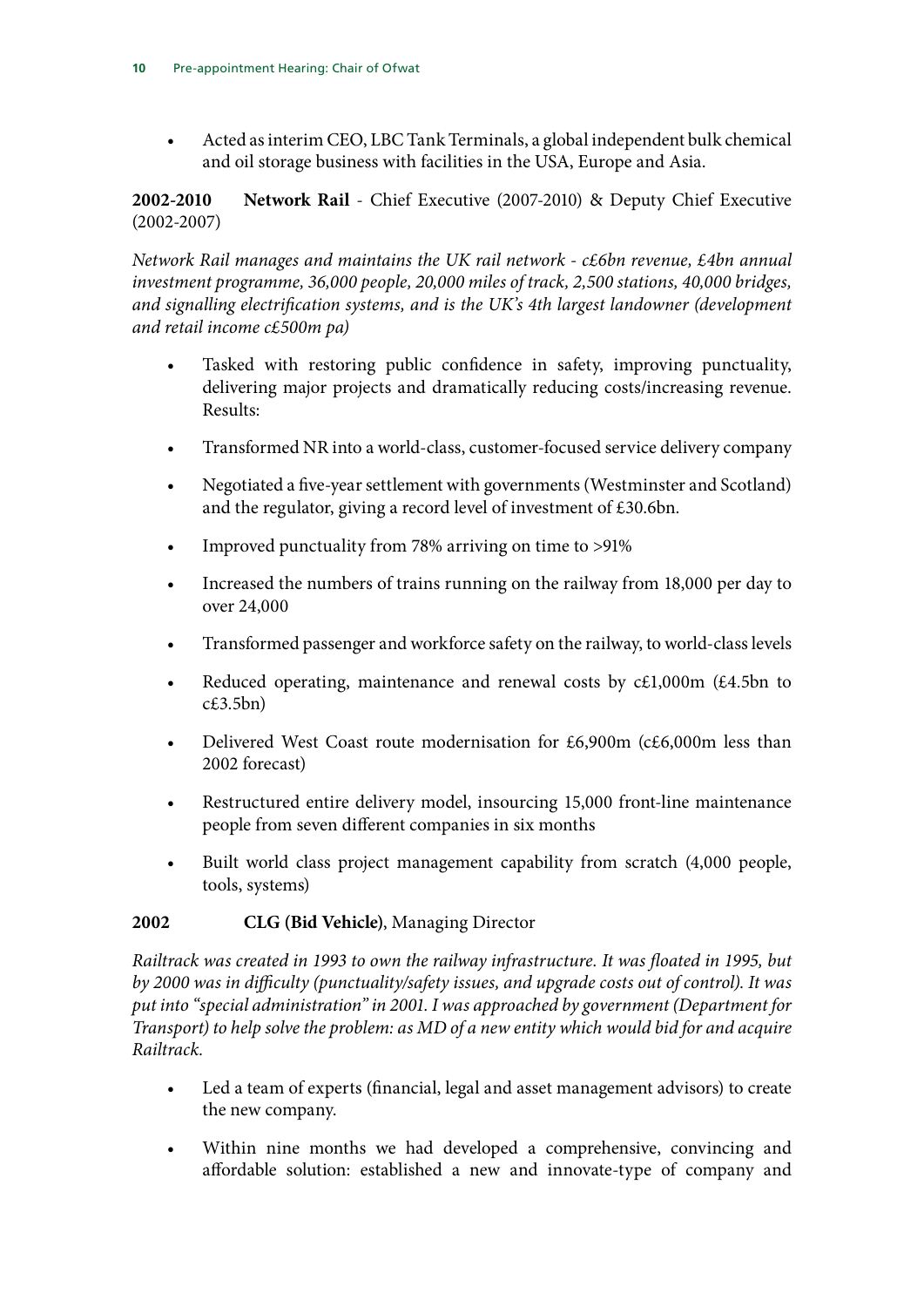management team, put in place a complex, financial support package of around £9bn; and created a comprehensive transformation programme and five-year business plan.

• The company became Network Rail, took over Railtrack in 2002, and I was asked to drive the transformation.

#### **1999-2002 Tube Lines Group (Bid/Operating Consortium),** Chief Executive

*In 1999, London Underground launched an ambitious, controversial plan for private sector investment in the creaking transport system. I was recruited by one of the bidding consortia to lead their bid for a multi-billion, 30-year contract to acquire, operate, maintain and modernise three tube lines (Jubilee, Northern and Piccadilly). In total it comprised 200 miles of track, 255 trains, 100 stations and over 2,500 bridges, lifts and escalators) and a £4.5bn investment programme.*

- I created a new company, with a new vision for the future of the underground, a believable, affordable, deliverable plan, and secured a complex financial support package.
- Our bid went from 4th of four on the original shortlist to win the bid and took over the lines in 2002.

#### **1985-1999 Electronic Data Systems (EDS)**

*EDS transformed companies through the application of technology, delivering systems, processing capability and business process operations around the world. At the time, EDS had annual revenues in excess of \$6bn and employed 110,000 people. I had joined a company called Systems Designers (SD) as a systems-engineer. In 1988 SD bought the IT arm of BP, to become SD-Scicon, and in 1991 was acquired by EDS (now HP). In 1993 I started leading bids for major contracts for EDS, and went on to lead bidding, negotiation and subsequent delivery of the company's major technology infrastructure contracts.*

#### *1997-1999 Chief Executive, TranSys (Contract Bid/Delivery)*

My final role at EDS was leader of the team which created the SPV, designed and successfully bid for the £1.7bn contract to install and operate the ground-breaking and transformational Oystercard ticketless payment system for London Underground.

In 1997, London Transport had a vision to introduce smartcards across London, but no money or "know how" to do it. We made it happen: creating a technical solution and a consortium to bring smartcard technology to one of the most complex transport operations in the world.

- The creation of a new special purpose company to deliver a new revenue collection service for Transport for London (TfL), involving tickets, retailing systems, station vending machines and electronic gating systems;
- Negotiation of a 17 year, £1.7bn pound contract, involving complex £200m, 100% debt-funded financing package;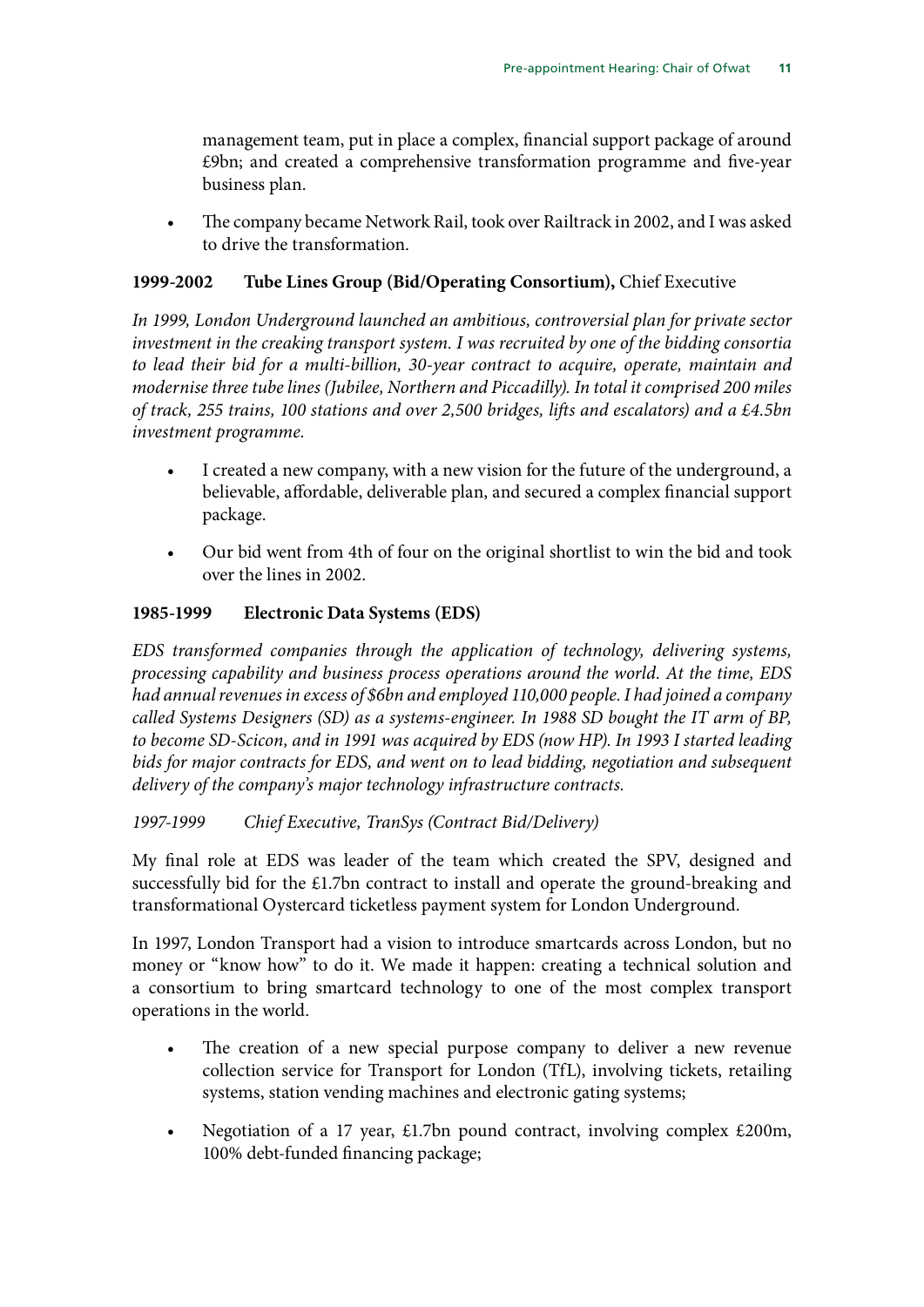• Development of an innovative smartcard system (Oystercard), as well as marketing and sales campaign to launch the product.

*1996-1997 Divisional Head, Ground Transport (Sector Lead, Contract Bid/Delivery)*

*1994-1996 Delivery Director, Time Life Account (Contract Bid/Delivery).*

*1993-1994 Bid Leader, Jubilee Line Communications System.*

*1990-1993 Project Manager, Intervention Board for Agricultural Produce (IBAP).*

*1985-1990 Variously Systems Engineer, Project Leader and Project Manager*

**1984-1985 Marconi,** Team Leader, BATES

**1982-1984 Hunting Engineering,** Systems Engineer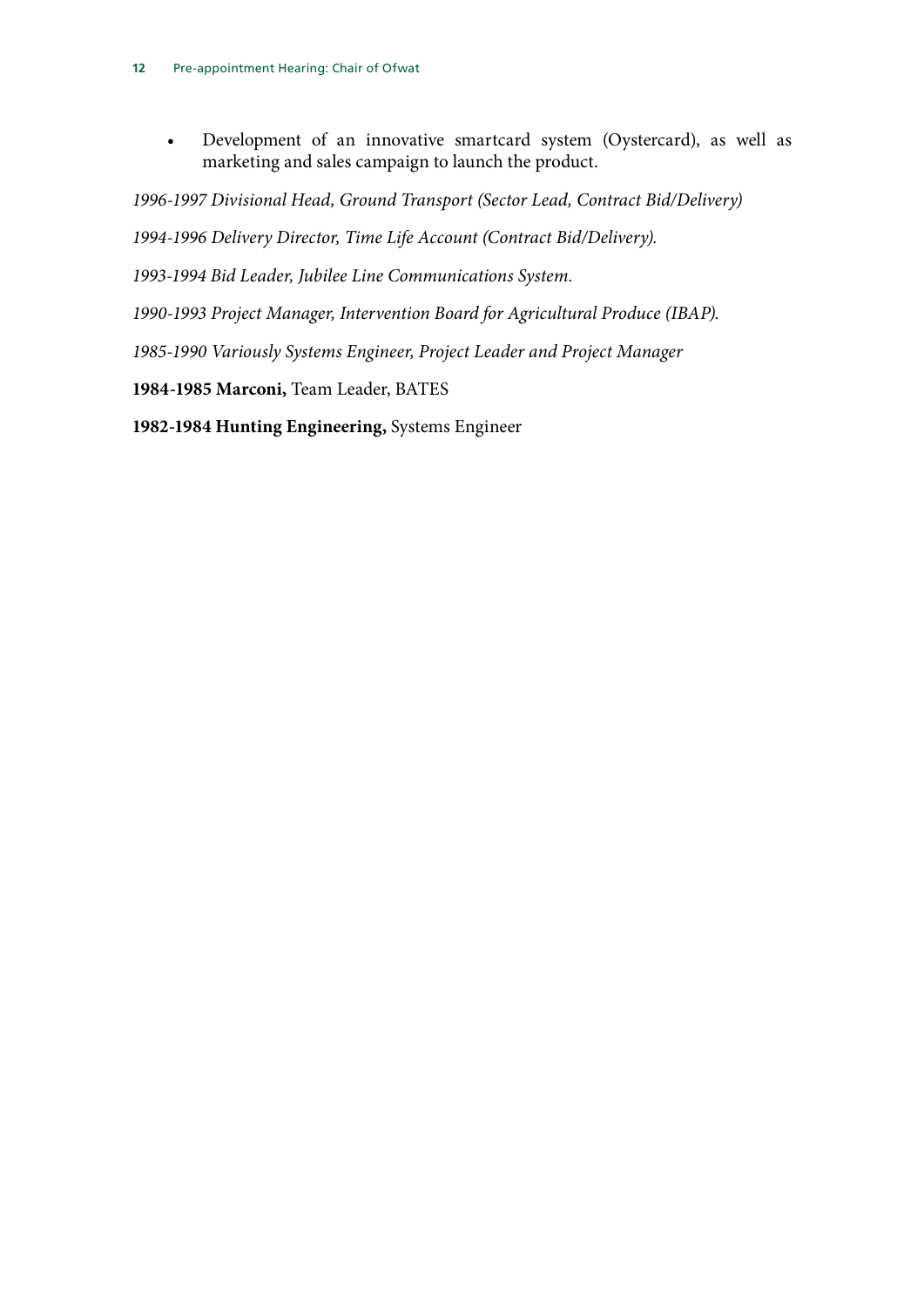### <span id="page-14-0"></span>Appendix 2: Candidate's declaration of interests

Iain Coucher declared no real or perceived conflicts of interest in relation to the role.

Iain Coucher declared no activity relevant to his suitability as a public appointee.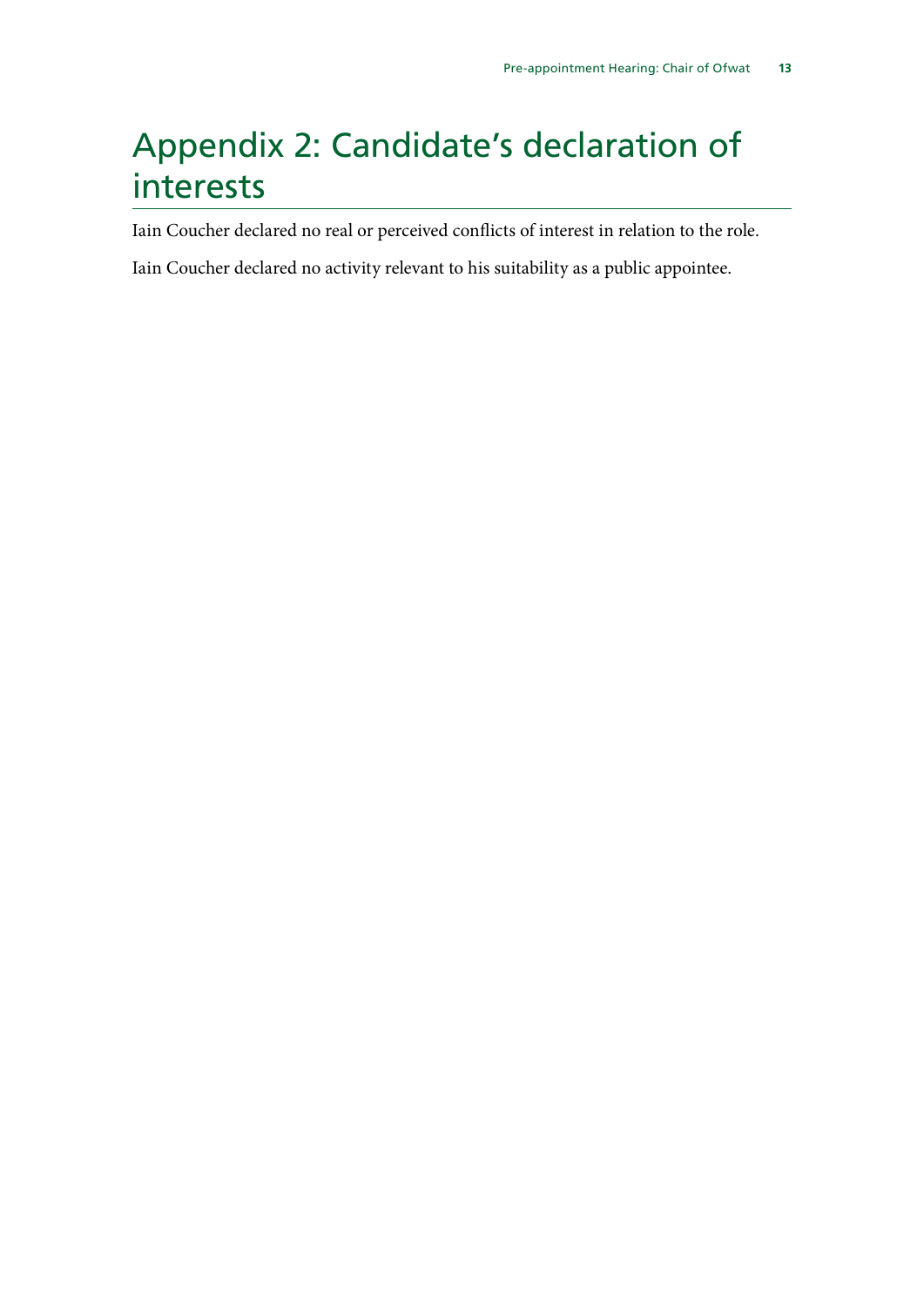# <span id="page-15-0"></span>Appendix 3: Role specification, diversity information, and recruitment campaign

### **Role specification**

The Chair will be expected to:

- Act as an ambassador for Ofwat with respect to its various stakeholders, including water companies and investors, customer and environmental groups, complementing and not duplicating the role of the Chief Executive and executive team;
- Ensure Ofwat is fully equipped to address the complex stakeholder environment and interrelated systems within which it sits, including to manage alignment of investor and consumer interests, and of national and regional/local perspectives;
- Ensure Board members proactively engage in succession planning and the identification of potential candidates for future senior leadership and Board appointments, considering gaps in skills and experience;
- Ensure open, inclusive and effective discussion and decision-making, including by ensuring executive and non-executive voices are effectively heard and balanced and providing effective support, challenge and mentorship;
- Lead an effective Board and support the Chief Executive in delivering Ofwat's strategy and effectively discharging its statutory responsibilities, taking account of the strategic priorities of the UK and Welsh governments;
- Represent Ofwat and act as the primary contact for the Board with the Secretary of State and Welsh Ministers, raising issues as appropriate and ensuring that other Board members are kept aware of such communications, and be responsible to UK and Welsh Ministers for the achievement of objectives covering the overall leadership, direction and effectiveness of Ofwat;
- Lead the Board in a manner which demands and delivers transformational performance, representing consumers and the communities the sector serves.
- Uphold Ofwat's strong reputation as an impartial, independent and evidencebased regulator, exercising sound judgement.
- The successful candidate must abide by the Nolan principles of public service and the 12 Principles of Governance for all Public Body NEDs, the latter as reflected more specifically in the case of Ofwat in the Framework Document agreed with Defra and taking account of Ofwat's role and responsibilities.<sup>10</sup>

<sup>10</sup> Department for Environment, Food and Rural Affairs, [Appointment of Chair to the Board of Ofwat, Ref No.](https://publicappointments.cabinetoffice.gov.uk/wp-content/uploads/2021/10/1_Ofwat-Chair-Candidate-Pack.pdf)  [APPT02-21](https://publicappointments.cabinetoffice.gov.uk/wp-content/uploads/2021/10/1_Ofwat-Chair-Candidate-Pack.pdf), October 2021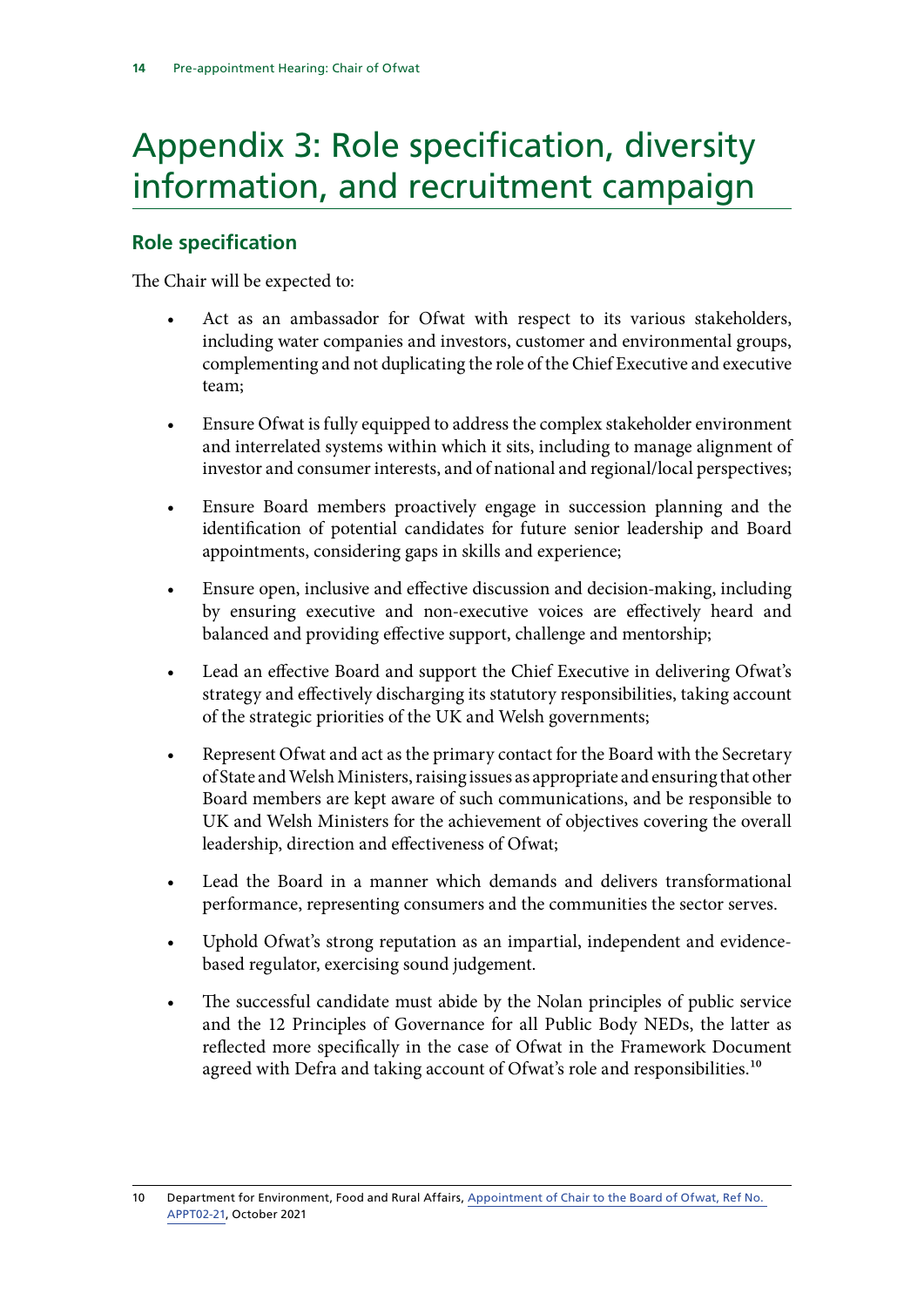### <span id="page-16-0"></span>**Recruitment diversity information**

| Campaign Launch Date             | 13 October 2021                                                                                                                                                                                                                                                                                                                                                                                                                                                                         |
|----------------------------------|-----------------------------------------------------------------------------------------------------------------------------------------------------------------------------------------------------------------------------------------------------------------------------------------------------------------------------------------------------------------------------------------------------------------------------------------------------------------------------------------|
| <b>Campaign Closing Date</b>     | 12 November 2021                                                                                                                                                                                                                                                                                                                                                                                                                                                                        |
| Reason for any changes in        | The pre-appointment scrutiny hearing<br>date was rescheduled on two occasions.                                                                                                                                                                                                                                                                                                                                                                                                          |
| timetable to that originally     | Initially to allow sufficient time for Defra                                                                                                                                                                                                                                                                                                                                                                                                                                            |
| published                        | Ministers to meet appointable candidates<br>and decide on their preferred candidate.<br>The second was to allow sufficient time<br>of the Committee to review the preferred<br>candidate. The advert, shortlist and<br>interview stages concluded as planned,<br>without changes to the timeline.                                                                                                                                                                                       |
| Advertising strategy             | The Department conducted a search<br>for candidates by seeking nominations<br>for the role from senior staff within the<br>Department, the Chairs of many Defra<br>public bodies and key stakeholders. The<br>advert was shared widely via networks<br>and publicised through the Cabinet Office<br>Public Appointments website and the<br>Defra public appointment LinkedIn and<br>Twitter pages. Ofwat commissioned Saxton<br>Bampfylde to draw up a list of potential<br>candidates. |
| <b>Advisory Assessment Panel</b> | -David Hill (Defra Director General<br><b>Environment Rural and Marine) as Panel</b><br>Chair                                                                                                                                                                                                                                                                                                                                                                                           |
|                                  | -Delroy Beverley (British Library Trustee) as<br>the Senior Independent Panel Member                                                                                                                                                                                                                                                                                                                                                                                                    |
|                                  | -Gian Marco Currado (Welsh Government,<br>Director for Marine and Environment)                                                                                                                                                                                                                                                                                                                                                                                                          |
|                                  | -Christine Farnish (former Ofwat Board<br>member)                                                                                                                                                                                                                                                                                                                                                                                                                                       |
| Number of applicants             | 19                                                                                                                                                                                                                                                                                                                                                                                                                                                                                      |
| Number of candidates invited to  | 8                                                                                                                                                                                                                                                                                                                                                                                                                                                                                       |
| Interview                        |                                                                                                                                                                                                                                                                                                                                                                                                                                                                                         |
| Number of candidates found       | 4                                                                                                                                                                                                                                                                                                                                                                                                                                                                                       |
| appointable                      |                                                                                                                                                                                                                                                                                                                                                                                                                                                                                         |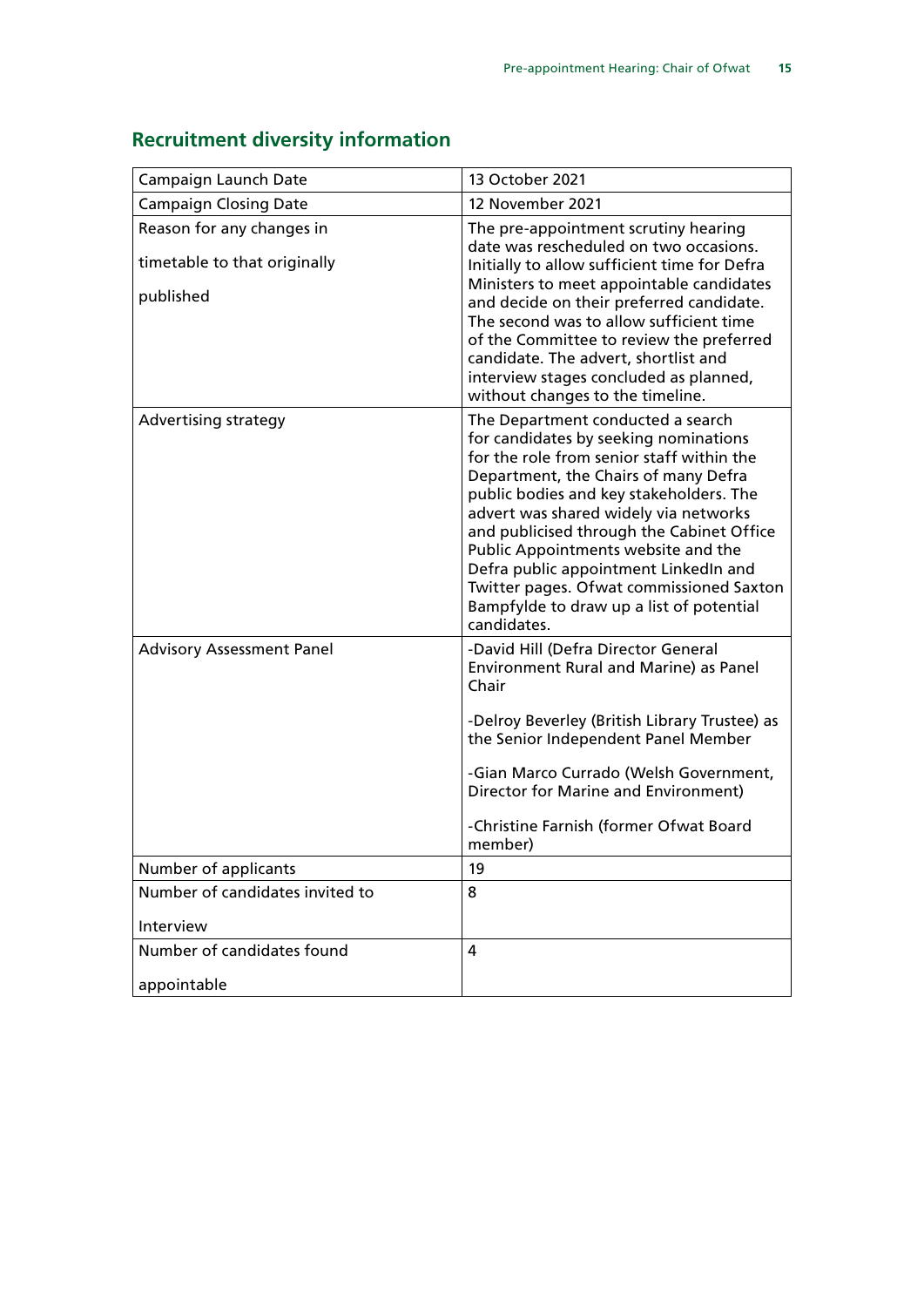### <span id="page-17-0"></span>*Diversity data*

#### **Table A: Gender**

|                                                      | <b>Percent Male</b> | <b>Percent Female</b> | <b>Percent Identify</b><br>another way | <b>Percent not</b><br>declared |
|------------------------------------------------------|---------------------|-----------------------|----------------------------------------|--------------------------------|
| Applicants                                           | 74%                 | 21%                   | 5%                                     | 0%                             |
| Shortlist<br>(applicants<br>invited to<br>interview) | 75%                 | 25%                   | 0%                                     | 0%                             |

#### **Table B: Ethnicity**

|                                                      | <b>Percent White</b> | <b>Percent Ethnic</b><br><b>Minority</b> | <b>Percent not</b><br>declared |
|------------------------------------------------------|----------------------|------------------------------------------|--------------------------------|
| Applicants                                           | 89%                  | 11%                                      | $0\%$                          |
| Shortlist<br>(applicants<br>invited to<br>interview) | 100%                 | 0%                                       | $0\%$                          |

#### **Table C: Disability**

|                                                      | <b>Percent</b><br>disabled | Percent non-<br>disabled | <b>Percent not</b><br>declared |
|------------------------------------------------------|----------------------------|--------------------------|--------------------------------|
| Applicants                                           | 5%                         | 95%                      | $0\%$                          |
| Shortlist<br>(applicants<br>invited to<br>interview) | $0\%$                      | 100%                     | 0%                             |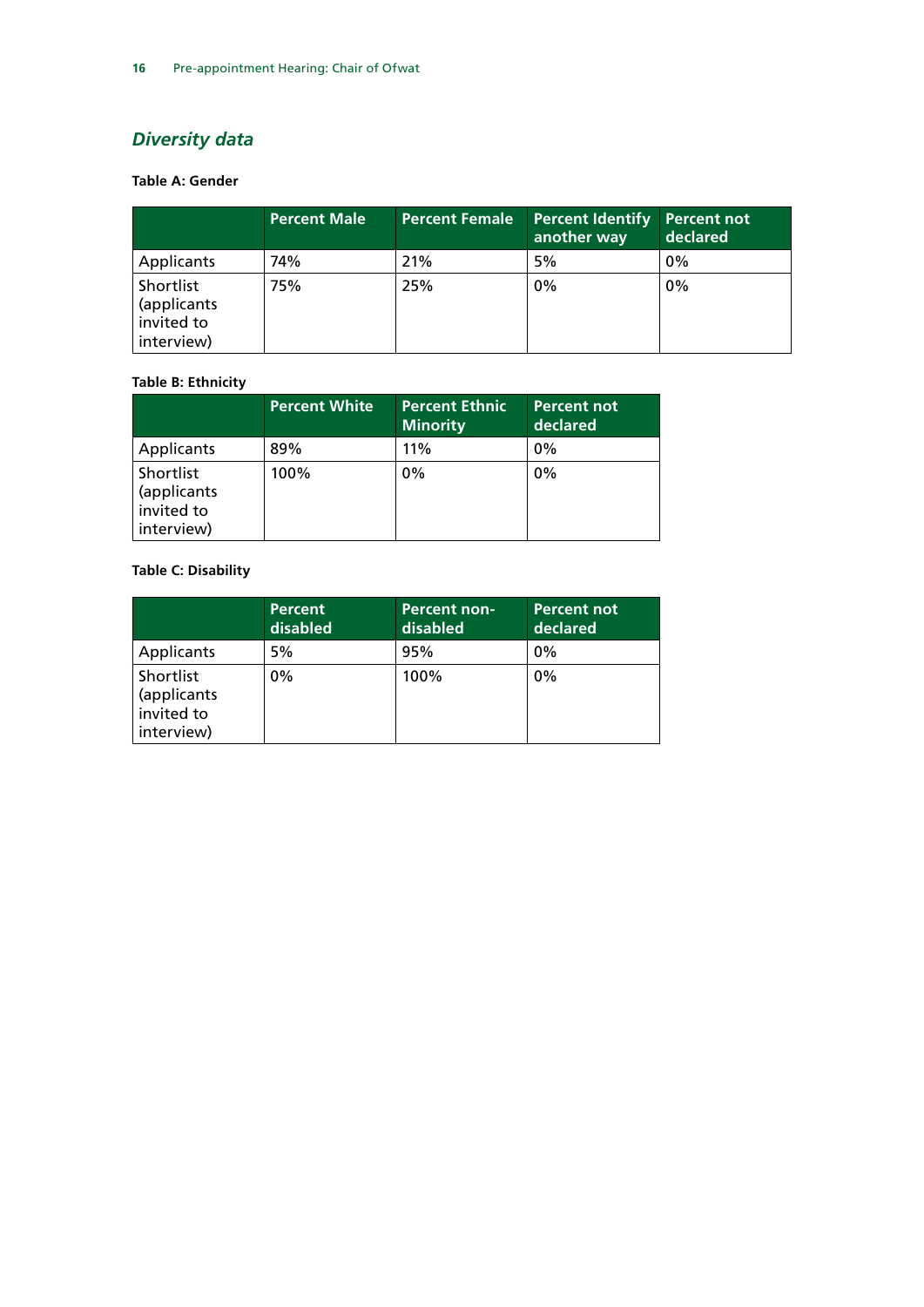### <span id="page-18-0"></span>Formal minutes

#### **Wednesday 20 April 2022**

#### **Members present:**

Neil Parish, in the Chair Barry Gardiner Dr Neil Hudson Robbie Moore Mrs Sheryll

Philip Dunne also attended under the provisions of paragraph (1)(e) of Standing Order No 137A (Select committees: power to work with other committees) (Environment, Food and Rural Affairs Committee's resolution of 23 February).

Draft Report (*Pre-appointment hearing: Chair of Ofwat*), proposed by the Chair, brought up and read.

*Ordered*, That the draft Report be read a second time, paragraph by paragraph.

Paragraphs 1 to 22 read and agreed to.

*Resolved*, That the Report be the Fifth Report of the Committee to the House.

*Ordered*, That the Chair make the Report to the House.

*Ordered*, That embargoed copies of the Report be made available (Standing Order No. 134).

[Adjourned till Tuesday 26 April at 2.00 p.m.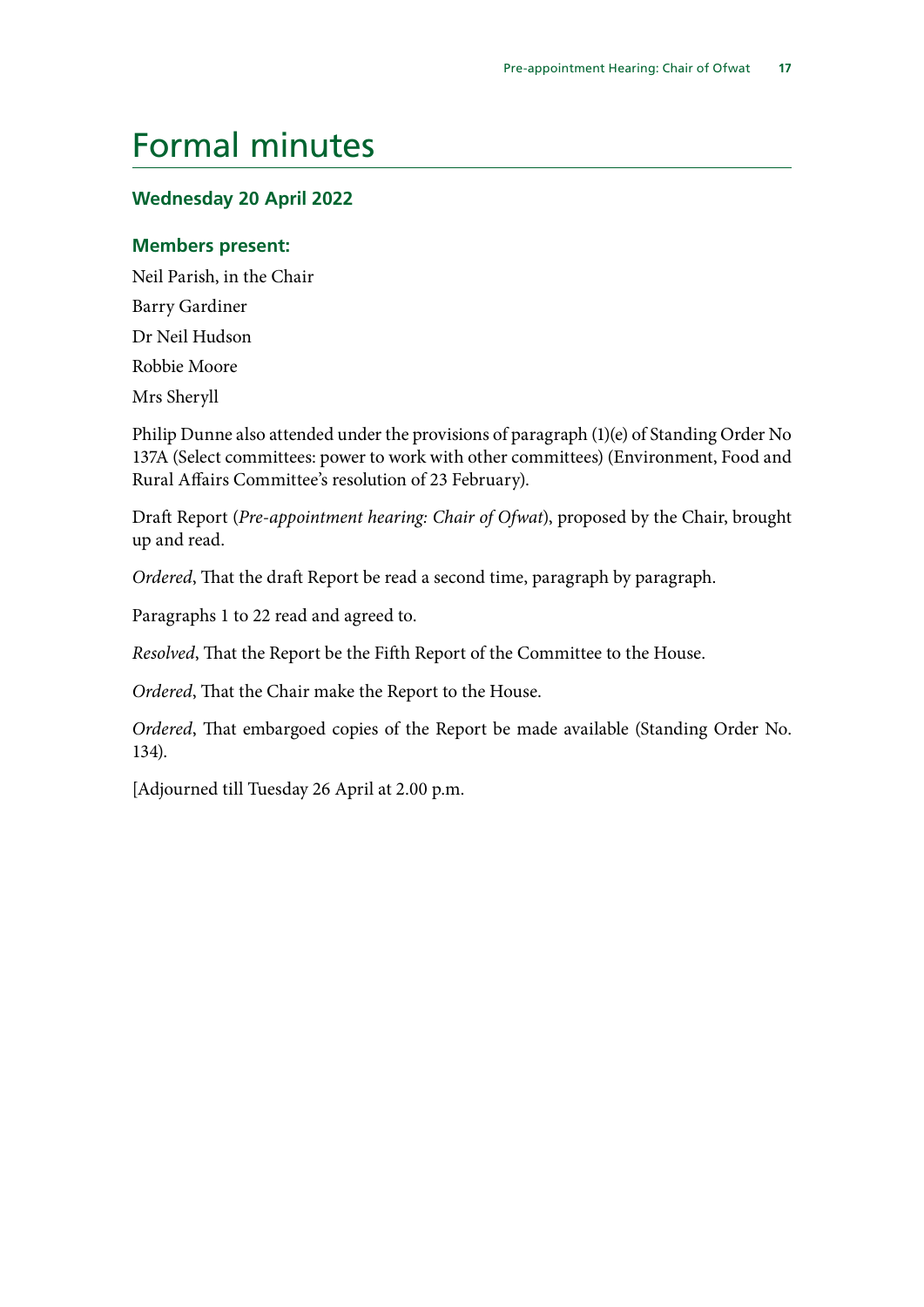### <span id="page-19-0"></span>**Witnesses**

The following witnesses gave evidence. Transcripts can be viewed on the [inquiry publications](https://committees.parliament.uk/work/6651/default/publications/oral-evidence/) [page](https://committees.parliament.uk/work/6651/default/publications/oral-evidence/) of the Committee's website.

#### **Wednesday 20 April 2022**

**Mr Iain Coucher - Defra's preferred candidate for the Chair of Ofwat** [Q1–](https://committees.parliament.uk/oralevidence/10108/html/)70